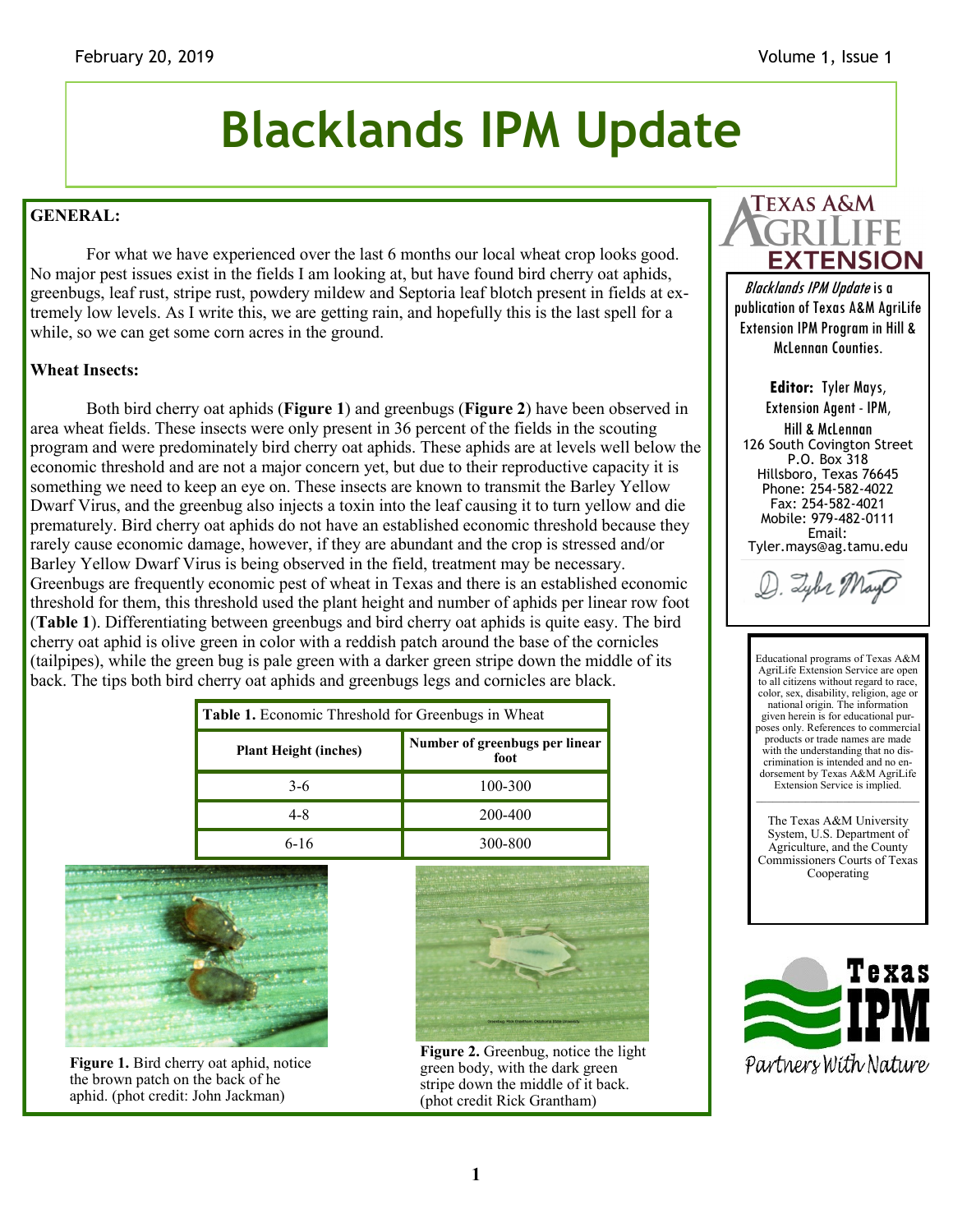#### **Wheat Disease**

The excessive amounts of moisture received over the last 6 months, plus the crazy weather conditions over the last month and a half created extremely favorable conditions for foliar diseases. Current diseases being observed include leaf rust, stripe rust, powdery mildew and Septoria leaf blotch. All of them mentioned diseases are below anything that needs to be sprayed except for one field in the Covington area where powdery mildew was bad enough it needed to be sprayed. Last week  $(2/11-2/15)$  stripe rust was found in 45% of the fields, leaf rust in 9%, powdery mildew in 45%, and Septoria found in 63% of the fields in the scouting program. Below is a little information about each of the diseases being found across the county.

Stripe rust is yellowish orange in color and are produced in line parallel to the leaf surface and looks like stripes on the leaves (**Figure 3**). It is easily distinguishable from leaf rust by the color and shape of the pustule or lesion. Stripe rust is favored by cool wet conditions and out of the three rust diseases of wheat it has the lowest optimum temperature for growth. Optimum growing conditions for strip rust is wet weather with temperatures between 50 and 60 Fahrenheit. I am seeing some stripe rust in the variety WB Cedar, and talking with Dr. Clark Neeley the stripe rust in this variety is adult resistance and does not start until after jointing. The rain today and the weather forecast for the next 10 days is favorable for stripe rust growth. There are multiple fungicides labeled to control stripe rust including fungicides from the strobilurin and triazole families, and some fungicides with mixed modes of actions, check the label to ensure that product is labeled for wheat and to control stripe rust.



**Figure 3**. Stripe rust on wheat. Note the elongated pustules that are yellowish to orange in color.

Powdery mildew is another disease being observed in area fields, with one location that was bad enough a treatment was warranted. Powdery mildew is seen as white to grey cottony growth (**Figure 4**). It is typically observed on the upper leaf surface but can be found on any above ground plant part. As fungus matures brown to black dots can be observed within the cottony growth. Powdery mildew is favored by temperatures in between 50 and 70 degrees Fahrenheit and high relative humidity values and declines once the temperature rises above 75-degree Fahrenheit. Some other factors that can lead to powdery mildew growth is dense stands, high nitrogen fertility, and rapid growth. If powdery mildew infections get out of hand, it can cause the plants to lose vigor and impair both grain fill and heading. Control measure for powdery mildew of wheat include resistant varieties, lighter seeding rates to improve air circulation, minimize over fertilization with Nitrogen, and use of fungicides. Much like strip rust, multiple fungicides in both the strobilurin and triazole families as well as mixed family products are labeled to control powdery mildew in wheat, read the label to ensure that product is labeled for both application in wheat and to control powdery mildew.



**Figure 4.** Powdery mildew growth on wheat leaf with black fruiting bodies present within mycelium mass. Photo credit: Mary Burrows, Montana State University, Bugwood.org.